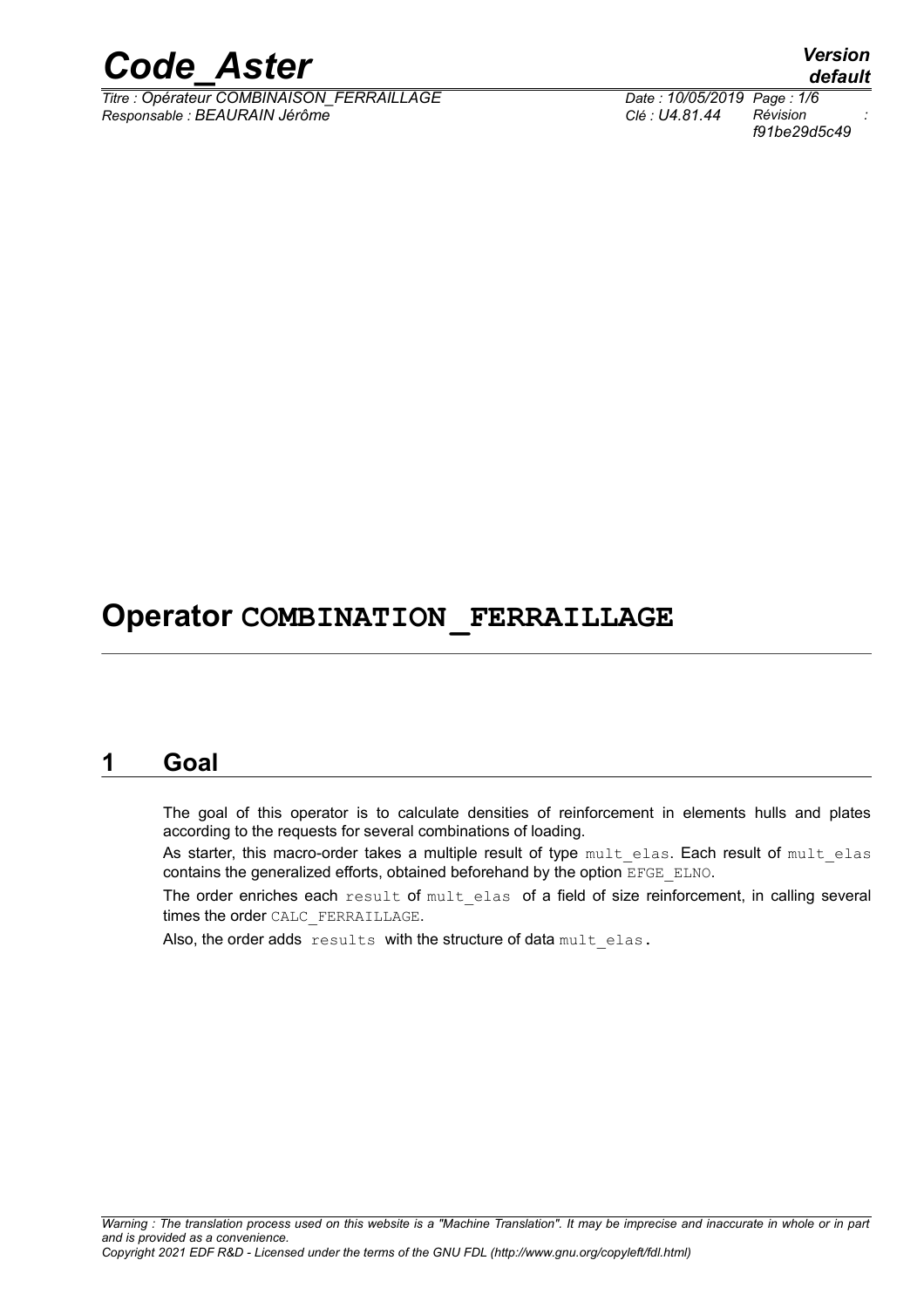*Titre : Opérateur COMBINAISON\_FERRAILLAGE Date : 10/05/2019 Page : 2/6 Responsable : BEAURAIN Jérôme Clé : U4.81.44 Révision :*

## **2 Syntax**

*f91be29d5c49*

| resu = COMBINAISON_FERRAILLAGE (                                                                                                                                                                                                                                                                                                                                                                                                                                                                                                                                                                                                                                                                                                                                                                                                                                                                                               |                                                                                                           |
|--------------------------------------------------------------------------------------------------------------------------------------------------------------------------------------------------------------------------------------------------------------------------------------------------------------------------------------------------------------------------------------------------------------------------------------------------------------------------------------------------------------------------------------------------------------------------------------------------------------------------------------------------------------------------------------------------------------------------------------------------------------------------------------------------------------------------------------------------------------------------------------------------------------------------------|-----------------------------------------------------------------------------------------------------------|
| ٠<br>reuse = resu<br>$RESULT$ = resu<br>CODING = $/$ 'EC2',<br>/ 'USER',                                                                                                                                                                                                                                                                                                                                                                                                                                                                                                                                                                                                                                                                                                                                                                                                                                                       | [multi elas]<br>[DEFECT]                                                                                  |
| # To choose at least a kind of checking for a list of nom cas<br>COMBINATION = $F($<br>$\bullet$ STANDARD = / 'ELS CARACTERISTIQUE',<br>/ $\,$ $\,$ <code>'ELU_FONDAMENTAL'</code> ,<br>/ $'$ ELU ACCIDENTEL',                                                                                                                                                                                                                                                                                                                                                                                                                                                                                                                                                                                                                                                                                                                 |                                                                                                           |
| / NOM_CAS = 1_nomcas<br>/ NUME ORDRE = $1$ numeordre,<br>$\mathcal{E}$                                                                                                                                                                                                                                                                                                                                                                                                                                                                                                                                                                                                                                                                                                                                                                                                                                                         | [1 K]<br>$[1 1]$                                                                                          |
| # if CODING = $'EC2'$<br>$\text{AFFE}$ = F (<br>$\bullet$ / ALL = 'YES'<br>/ $GROUP_MA = 1_{grma}$ ,<br>$\blacklozenge$ TYPE STRUCTURE = '2D'<br>$\begin{array}{rcl}\n\bullet & C\_SUB & = \text{enrobs}, \\ \bullet & C\_INF & = \text{enrobs}, \\ \lozenge & FCK & = \text{sigaci}, \\ \lozenge & FYK & = \text{sigoci}, \\ \lozenge & SICCELS & = \text{sigoci}, \\ \lozenge & SIGS_ELS & = \text{sigoci}, \\ \lozenge & SIGS_ELS & = \text{sigoci}, \\ \lozenge & SINGELS & = \text{sigect}, \\ \lozenge & SINGELS & = \text{sigect}, \\ \lozenge & SINGELS & = \text{sigect}, \\ \lozenge & SINGELS & = \text{sigect}, \\ \lozenge & SINGELS & = \text{sigect},$<br>$\Diamond$ GAMMA S BOTTOM = gs,<br>$\Diamond$ GAMMA S ACCI = gs,<br>$\Diamond$ GAMMA C BOTTOM = gc,<br>$\sqrt[6]{GAMMA_CACCI} = gc,$<br>$\sqrt[6]{ALPHA_E} = alphae,$<br>$\therefore$<br>$\Diamond$ CLASSE ACIER =/'with'<br>$/$ 'B'<br>$\bigwedge C$ | [1 gr maille]<br>[R]<br>[R]<br>$[R]1$<br>[R]<br>[R]<br>[R]<br>[R]<br>[R]<br>[R]<br>[R]<br>[R]<br>[DEFECT] |
| $\Diamond$ ALPHA CC = $/1.0$<br>/alphacc<br>$\Diamond$ E S<br>$=$ be<br>$\mathcal{E}$                                                                                                                                                                                                                                                                                                                                                                                                                                                                                                                                                                                                                                                                                                                                                                                                                                          | [DEFECT]<br>[R]<br>[R]                                                                                    |

*Warning : The translation process used on this website is a "Machine Translation". It may be imprecise and inaccurate in whole or in part and is provided as a convenience. Copyright 2021 EDF R&D - Licensed under the terms of the GNU FDL (http://www.gnu.org/copyleft/fdl.html)*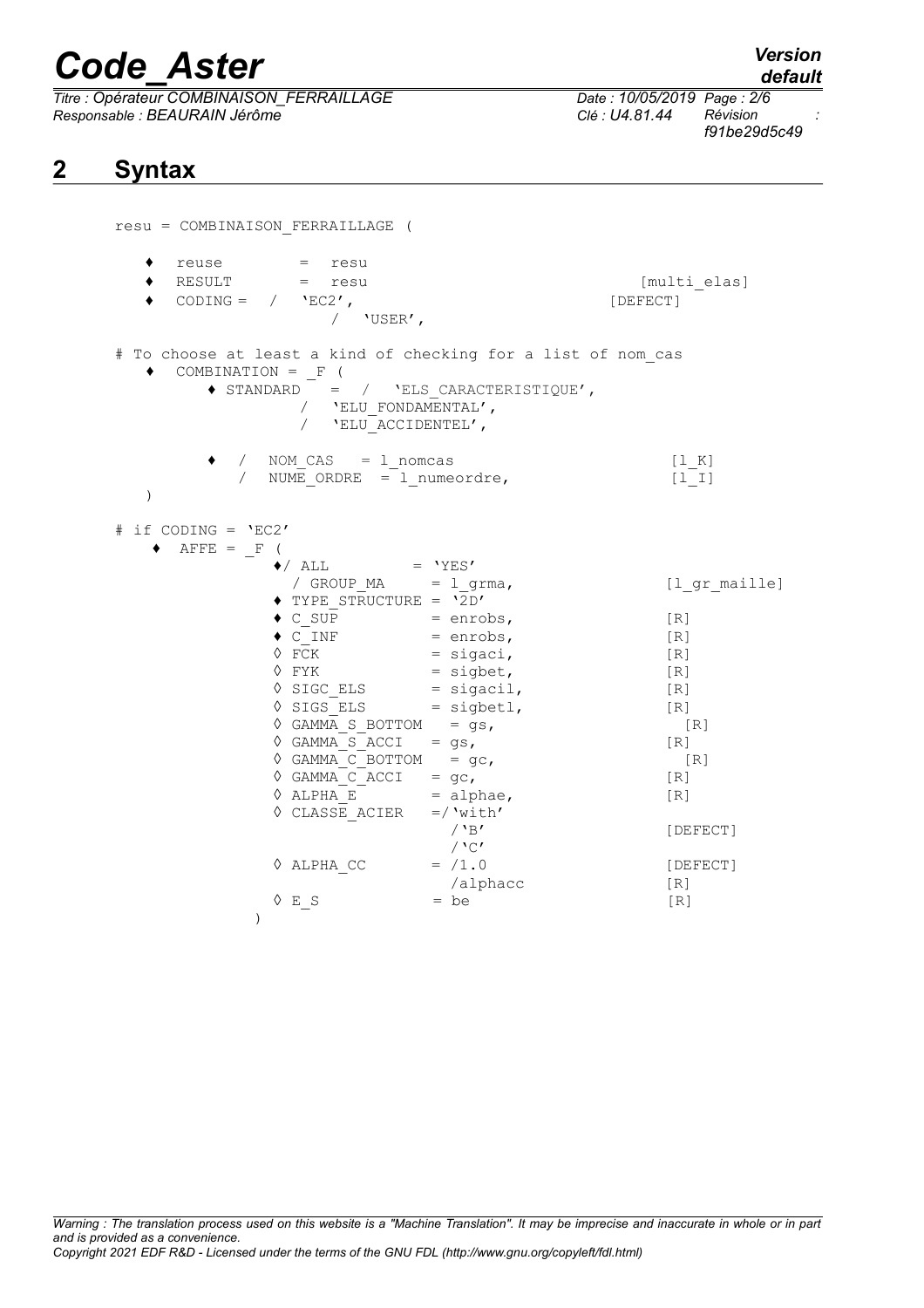*Titre : Opérateur COMBINAISON\_FERRAILLAGE Date : 10/05/2019 Page : 3/6 Responsable : BEAURAIN Jérôme Clé : U4.81.44 Révision :*

*f91be29d5c49*

## **3 Operands**

### **3.1 Operand RESULT**

♦ RESULT = resu

Name of a concept result of the type mult elas. It is necessarily D-entering.

## **3.2 Operand CODING**

 $\bullet$  CODING =/ 'EC2', / ' UTILISATEUR',

<span id="page-2-1"></span>It is coding to be used for the checks.: Eurocode 2 (EC2) or defined by the user)

## **3.3 Operand COMBINATION**

♦ COMBINATION = \_F ( ♦ STANDARD =/ 'ELS\_CARACTERISTIQUE', /'ELU\_FONDAMENTAL', /'ELU\_ACCIDENTEL',  $\bigwedge$  NOM CAS = 1 nomcas /NUME ORDRE =  $1$  numeordre, )

With this operator reference markétable one provides to the order the list of the cases (results of mult elas) on which to carry out dimensioning who correspond to the checks of absolute limit of service (the characteristic combination is the only available one for the moment) and ultimate (fundamental, victim ).

The choice enters ELU FONDAMENTAL and ELU ACCIDENTEL allows to choose the value of the safety coefficients GAMMA (see operand AFFE , § [3.4](#page-2-0) ).

#### **3.3.1 Keyword TYPE**

♦ STANDARD =/ 'ELS\_CARACTERISTIQUE', /'ELU\_FONDAMENTAL', /'ELU\_ACCIDENTEL',

With this keyword, one chooses the type of checking to be associated with the list of case. For the moment the options available are the fundamental ultimate limiting states or accidental and states limitingS of service characteristics such as defined by Eurocodes.

#### **3.3.2 KeywordS NUME\_ORDRE and NOM\_CAS**

Here the list of the well informed case is provided associated with the checking E in TYPE, that is to say like lists sequence number of the cases is like lists names of the cases (label associated with each result mult elas ).

#### **Notice**

Here the sequence number does not indicate a moment of calculation or a frequency as for the structures of data  $result$  but a number of case (one of  $result$ s contents by  $multi$  elas ).

## <span id="page-2-0"></span>**3.4 Operand AFFE**

*Warning : The translation process used on this website is a "Machine Translation". It may be imprecise and inaccurate in whole or in part and is provided as a convenience. Copyright 2021 EDF R&D - Licensed under the terms of the GNU FDL (http://www.gnu.org/copyleft/fdl.html)*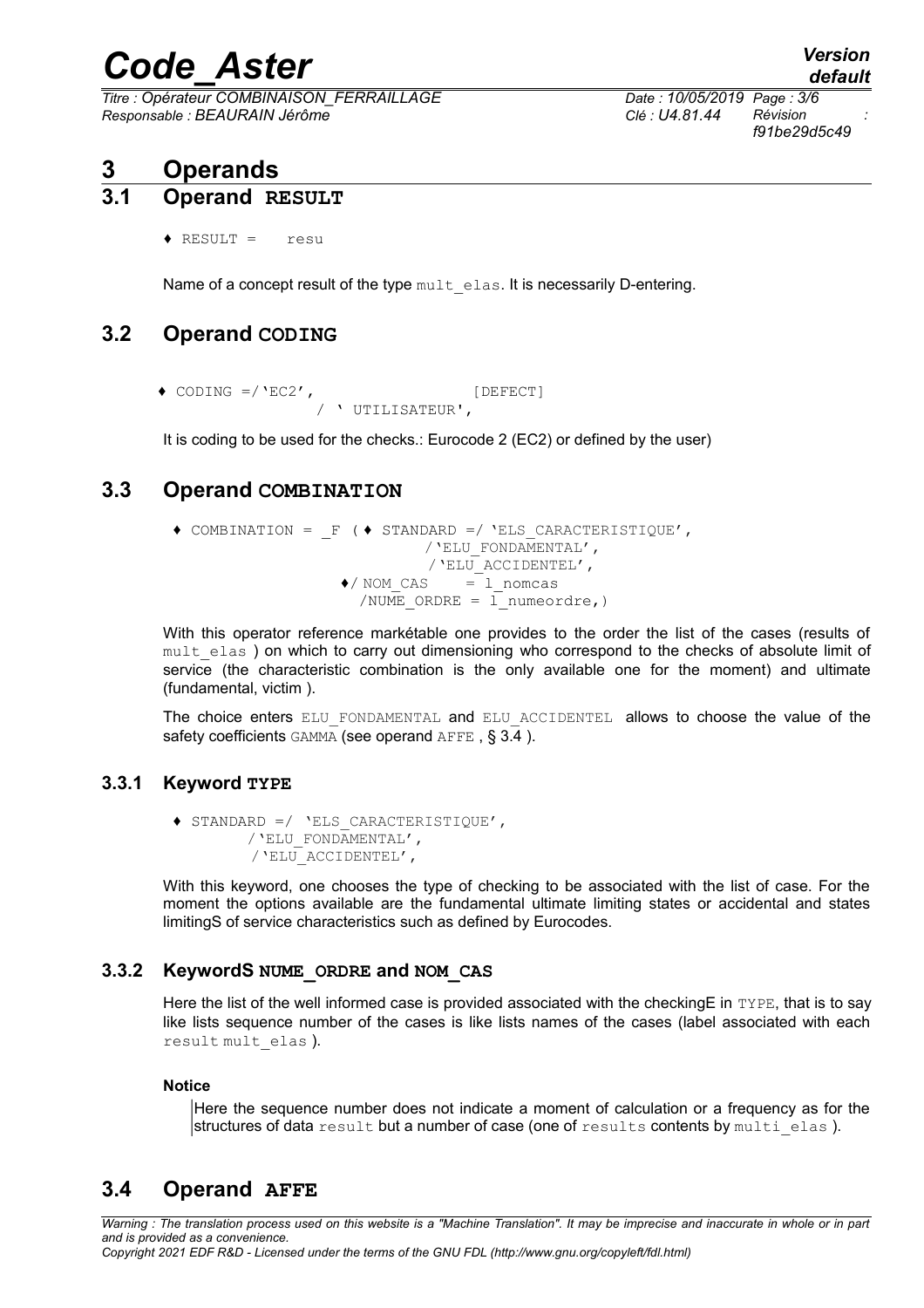*Titre : Opérateur COMBINAISON\_FERRAILLAGE Date : 10/05/2019 Page : 4/6 Responsable : BEAURAIN Jérôme Clé : U4.81.44 Révision :*

*f91be29d5c49*

*default*

One great part Dbe keyword informed here are the same ones as for the order CALC\_FERRAILLAGE.

One will note the addition keyword TYPE\_STRUCTURE who is used to characterize the type of structure which one wants to dimension reinforcement. It is necessary that meshs informed under GROUP MA are homogeneous in terms of modeling and type of structure.

 ♦ TYPE\_STRUCTURE = '2D'  $\triangle$ / ALL = 'YES' /GROUP\_MA = l\_grma

Another difference with the keyword of CALC FERRAILLAGE consist in the choice of the safety coefficients:

| $\Diamond$ GAMMA S BOTTOM = qs,         |     | $\lceil R \rceil$ |
|-----------------------------------------|-----|-------------------|
| $\Diamond$ GAMMA S ACCI = qs,           | [R] |                   |
| $\Diamond$ GAMMA C BOTTOM = $\alpha$ c, |     | $\lceil R \rceil$ |
| $\Diamond$ GAMMA C ACCI = qc,           | [R] |                   |

The values will be chosen informed under GAMMA S BOTTOM and GAMMA C BOTTOM to feed CALC FERRAILLAGE if the user chose the option  $E_{\text{L}}$  fondamental operande COMBINATION ([§3.3\)](#page-2-1) for a certain case of load. For ELU\_ACCIDENTEL, the valueS of GAMMA\_S\_ACCI and GAMMA C ACCI will be selected.

## **3.5 Composition of the produced field**

The result of each case of name NOM CAS is enriched by a new field (named 'REINFORCEMENT' in the structure of data) whose components (for elements of structure 2D) are:

• a density of longitudinal reinforcement in the direction *X* element for the lower face of

the element ( *DNSXI* ) - in *<sup>m</sup>* 2  $\frac{n}{m}$  ;

- the equivalent for the higher face( $\overline{D}$  *DNSXS* ) in  $\overline{m}^2$  $\frac{m}{m}$  ;
- a density of longitudinal reinforcement in the direction *Y* element for the lower face of the element ( *DNSYI* ) - in *<sup>m</sup>* 2  $\frac{m}{m}$  ;

**;**

- the equivalent for the higher face (  $DNSYS$  ) in  $\frac{m^2}{2}$ *m*
- density of transverse reinforcement (  $\overline{D}\overline{N}$  ) in  $\overline{m}^2$
- *m* the constraint in the compressed concrete *SIGMBE*
- deformation in the compressed concrete *EPSIBE* .

The field of reinforcement is calculated for the only existing moment for each case. One of the principal goals of the order COMBINAISON FERRAILLAGE is to calculate, for each type of reinforcement (longitudinal, transverse…), dimensioning combination, i.e. that which maximizes the type of reinforcement considered.

Thus, the algorithm of the order COMBINAISON\_FERRAILLAGE call the order CALC\_FERRAILLAGE for each case (sequence number of mult elas) by choosing the type of checking informed by TYPE\_COMB. Then, the densities of reinforcement (for each type of reinforcement) are compared between them, that which causes the most important reinforcement is the dimensioning combination. This comparison is made with each call of COMBINAISON FERRAILLAGE, therefore on each node of the groups of meshs selected.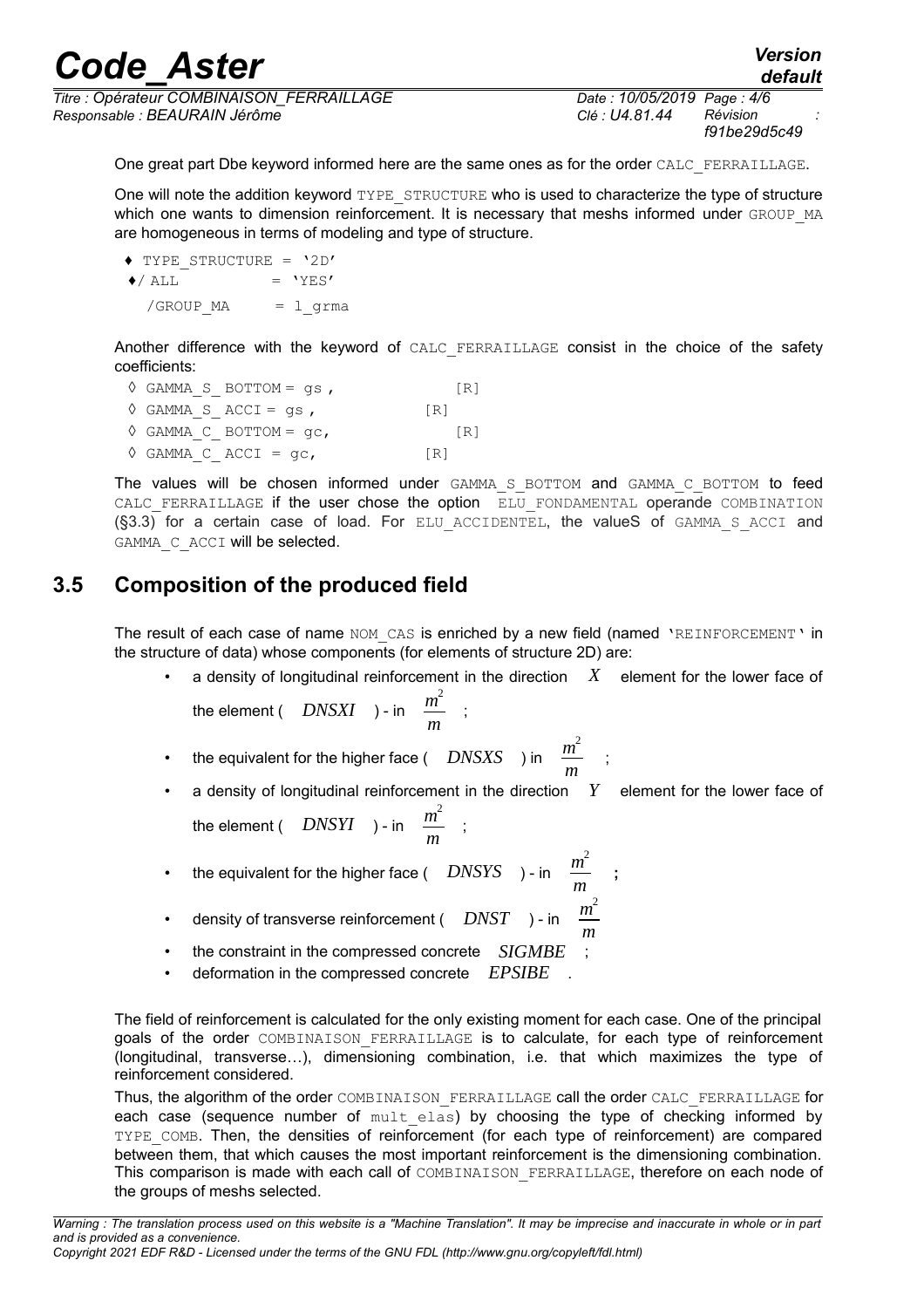*f91be29d5c49*

There will be thus as much of combinations dimensioning that types of reinforcements.

One creates in the structure given multi elas two new cases:

- COMB DIME ACIER  $\rightarrow$  Under this name of case is indicated the maximum reinforcements for each finite element and standard of reinforcement
- COMB DIME ORDRE  $\rightarrow$  Under this name of cases is indicated the sequence number of the cases which provide the maximum reinforcements (dimensioning cases) for each finite element and standard of reinforcement.

## **3.6 Errors and alarms**

#### **3.6.1 Errors caused by an inconsistency of the parameters of entry**

A checking of the coherence of the parameters of entry is carried out at the beginning of the execution of the order COMBINAISON\_FERRAILLAGE . Calculation can be stopped by a fatal error in the following cases:

- If the user asks for a calculation on beams or posts whereas the dimensioning of these elements of structure is not envisaged yet by C ode\_ has ster (order CALC\_FERRAILLAGE )
- If none occurrence operand COMBINATION or AFFE is informed.

#### **3.6.2 Alarms emitted during the calculation of steels**

Calculation with the ELECTED OFFICIAL in CALC\_FERRAILLAGE steels of inflection (ELS or ELECTED OFFICIAL) can emit one or more alarms in the following cases:

- SI at least a facet is too much compressed out of pivot B
- SI at least a facet is out of pivot C alone (without being too compressed) and that no other facet is out of pivot C too compressed
- SI at least a facet is out of pivot C too compressed

The calculation of transverse steels can emit one or more alarms if the concrete is sheared too much.

In all itS case the density of reinforcement is fixed at  $-1$  for the element.

In COMBINAISON FERRAILLAGE, as soon as one of these alarms is emitted for one of the combination of loading, the density of reinforcement of (of) the combination (S) dimensioning (S) is fixed at  $-1$  and the dimensioning combination is also fixed at  $-1$ .

### **3.6.3 Errors emitted during the calculation of steels of inflection**

A fatal error is emitted during the calculation of steels of inflection to the ELS (CALC\_FERRAILLAGE) if the compressive stress of the concrete exceeds its maximum value (definite by SIGM\_BETON for coding EC2). This error is raised and transmitted to the user by the means of COMBINAISON\_FERRAILLAGE.